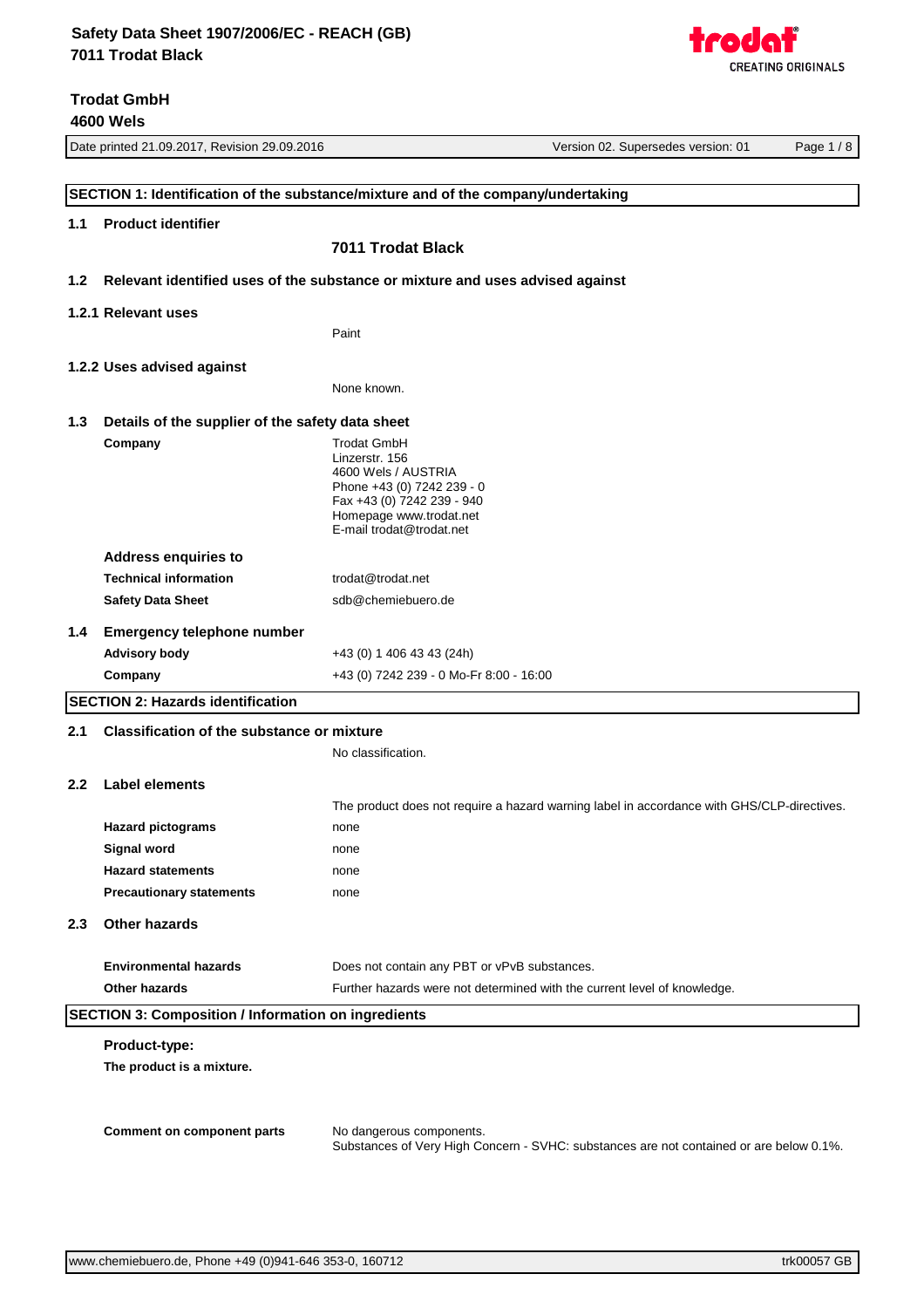Date printed 21.09.2017, Revision 29.09.2016 Version 02. Supersedes version: 01 Page 2 / 8

|     | <b>SECTION 4: First aid measures</b>                        |                                                                                                                                                                                      |  |  |
|-----|-------------------------------------------------------------|--------------------------------------------------------------------------------------------------------------------------------------------------------------------------------------|--|--|
|     |                                                             |                                                                                                                                                                                      |  |  |
| 4.1 | <b>Description of first aid measures</b>                    |                                                                                                                                                                                      |  |  |
|     | <b>General information</b>                                  | Take off contaminated clothing and wash before reuse.                                                                                                                                |  |  |
|     |                                                             |                                                                                                                                                                                      |  |  |
|     | <b>Inhalation</b>                                           | Ensure supply of fresh air.                                                                                                                                                          |  |  |
|     |                                                             | In the event of symptoms seek medical treatment.                                                                                                                                     |  |  |
|     | <b>Skin contact</b>                                         | When in contact with the skin, clean with soap and water.<br>Consult a doctor if skin irritation persists.                                                                           |  |  |
|     | Eye contact                                                 | Rinse cautiously with water for several minutes. Remove contact lenses, if present and easy<br>to do. Continue rinsing.<br>If eye irritation persists: Get medical advice/attention. |  |  |
|     | Ingestion                                                   | Seek medical advice immediately.<br>Rinse out mouth and give plenty of water to drink.<br>Do not induce vomiting.                                                                    |  |  |
|     |                                                             |                                                                                                                                                                                      |  |  |
| 4.2 | Most important symptoms and effects, both acute and delayed |                                                                                                                                                                                      |  |  |
|     |                                                             | Headache                                                                                                                                                                             |  |  |
| 4.3 |                                                             | Indication of any immediate medical attention and special treatment needed                                                                                                           |  |  |
|     |                                                             | Treat symptomatically.                                                                                                                                                               |  |  |
|     | <b>SECTION 5: Fire-fighting measures</b>                    |                                                                                                                                                                                      |  |  |
|     |                                                             |                                                                                                                                                                                      |  |  |
| 5.1 | <b>Extinguishing media</b>                                  |                                                                                                                                                                                      |  |  |
|     | Suitable extinguishing media                                | Extinguish blanket.<br>Carbon dioxide.<br>Foam.                                                                                                                                      |  |  |
|     | Extinguishing media that must not<br>be used                | Full water jet.                                                                                                                                                                      |  |  |
| 5.2 | Special hazards arising from the substance or mixture       |                                                                                                                                                                                      |  |  |
|     |                                                             | Risk of formation of toxic pyrolysis products.                                                                                                                                       |  |  |
|     |                                                             | Carbon monoxide (CO)                                                                                                                                                                 |  |  |
|     |                                                             | Nitrogen oxides (NOx).                                                                                                                                                               |  |  |
|     |                                                             | Sulphur oxides (SOx).                                                                                                                                                                |  |  |
| 5.3 | <b>Advice for firefighters</b>                              |                                                                                                                                                                                      |  |  |
|     |                                                             | Use self-contained breathing apparatus.                                                                                                                                              |  |  |
|     |                                                             |                                                                                                                                                                                      |  |  |
|     |                                                             | Fire residues and contaminated firefighting water must be disposed of in accordance within<br>the local regulations.                                                                 |  |  |
|     | <b>SECTION 6: Accidental release measures</b>               |                                                                                                                                                                                      |  |  |
|     |                                                             |                                                                                                                                                                                      |  |  |
| 6.1 |                                                             | Personal precautions, protective equipment and emergency procedures                                                                                                                  |  |  |
|     |                                                             | High risk of slipping due to leakage/spillage of product.                                                                                                                            |  |  |
|     |                                                             | Ensure adequate ventilation.<br>Keep away from all sources of ignition.                                                                                                              |  |  |
|     |                                                             |                                                                                                                                                                                      |  |  |
| 6.2 | <b>Environmental precautions</b>                            |                                                                                                                                                                                      |  |  |
|     |                                                             | Prevent spread over a wide area (e.g. by containment or oil barriers).<br>Do not discharge into the drains/surface waters/groundwater.                                               |  |  |
| 6.3 | Methods and material for containment and cleaning up        |                                                                                                                                                                                      |  |  |
|     |                                                             | Pick up with absorbent material (e.g. sand, sawdust, universal absorbent, diatomaceous                                                                                               |  |  |
|     |                                                             | earth).                                                                                                                                                                              |  |  |
|     |                                                             | Dispose of absorbed material in accordance within the regulations.                                                                                                                   |  |  |
|     |                                                             |                                                                                                                                                                                      |  |  |
| 6.4 | Reference to other sections                                 |                                                                                                                                                                                      |  |  |
|     |                                                             | See SECTION 8+13                                                                                                                                                                     |  |  |

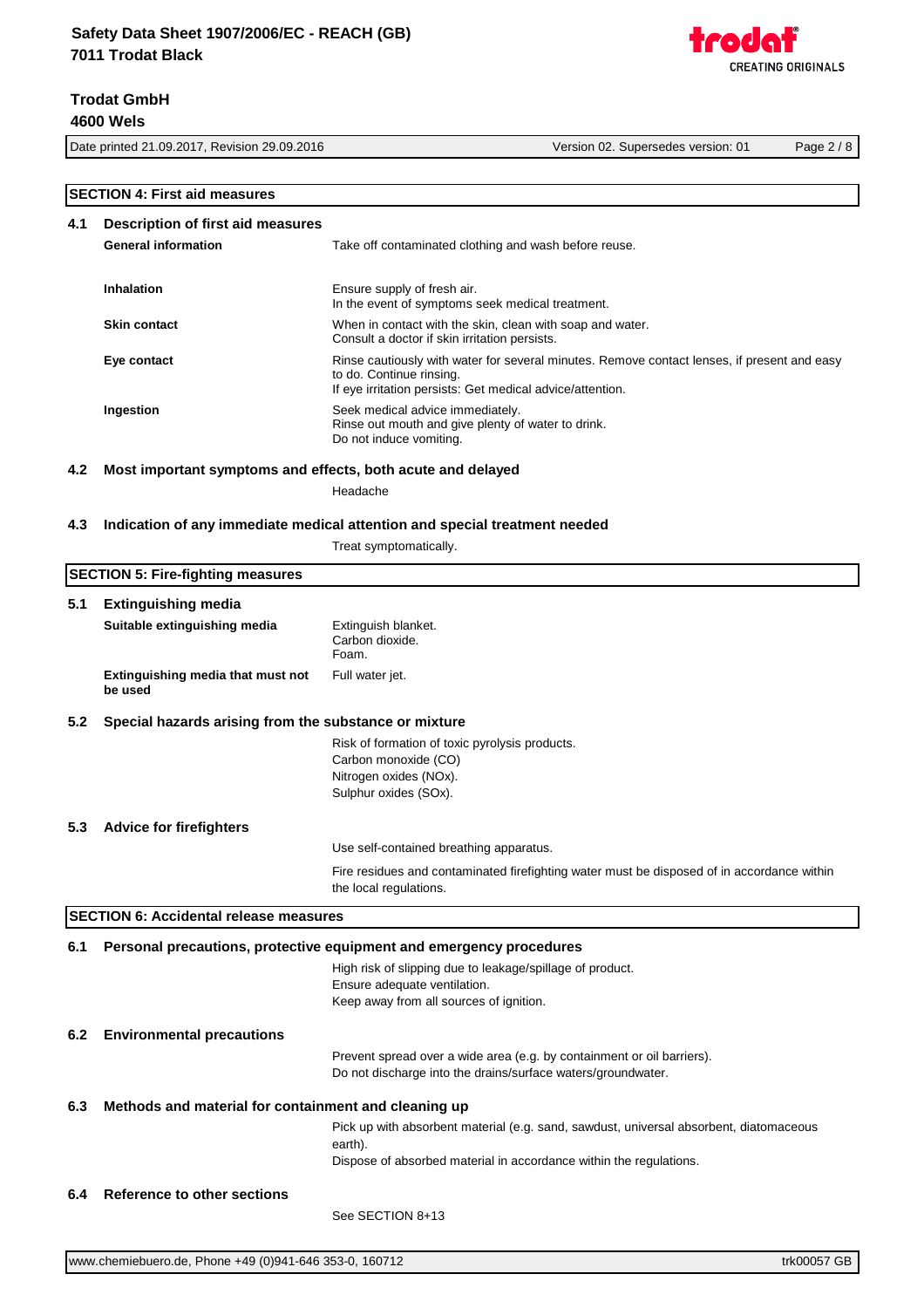CREATING ORIGINALS

Date printed 21.09.2017, Revision 29.09.2016 Version 02. Supersedes version: 01 Page 3 / 8 **SECTION 7: Handling and storage 7.1 Precautions for safe handling** Use only in well-ventilated areas. Avoid contact with eyes and skin. Take off contaminated clothing and wash before reuse. Do not eat, drink or smoke when using this product. Wash face and/or hands before break and end of work. Use barrier skin cream. **7.2 Conditions for safe storage, including any incompatibilities** Keep only in original container. Prevent penetration into the ground. Provide floor with bunding. Do not store together with oxidizing agents. Keep container in a well-ventilated place. Keep container tightly closed. Protect from heat/overheating. **7.3 Specific end use(s)** See product use, SECTION 1.2 **SECTION 8: Exposure controls / personal protection 8.1 Control parameters Ingredients with occupational** 

**exposure limits to be monitored (GB) Substance Glycerol** CAS: 56-81-5, EINECS/ELINCS: 200-289-5 Long-term exposure: 10 mg/m<sup>3</sup>, (mist) Carbon Black CAS: 1333-86-4, EINECS/ELINCS: 215-609-9, Reg-No.: 01-2119384822-32-XXXX Long-term exposure: 3,5 mg/m<sup>3</sup> Short-term exposure (15-minute): 7 mg/m<sup>3</sup>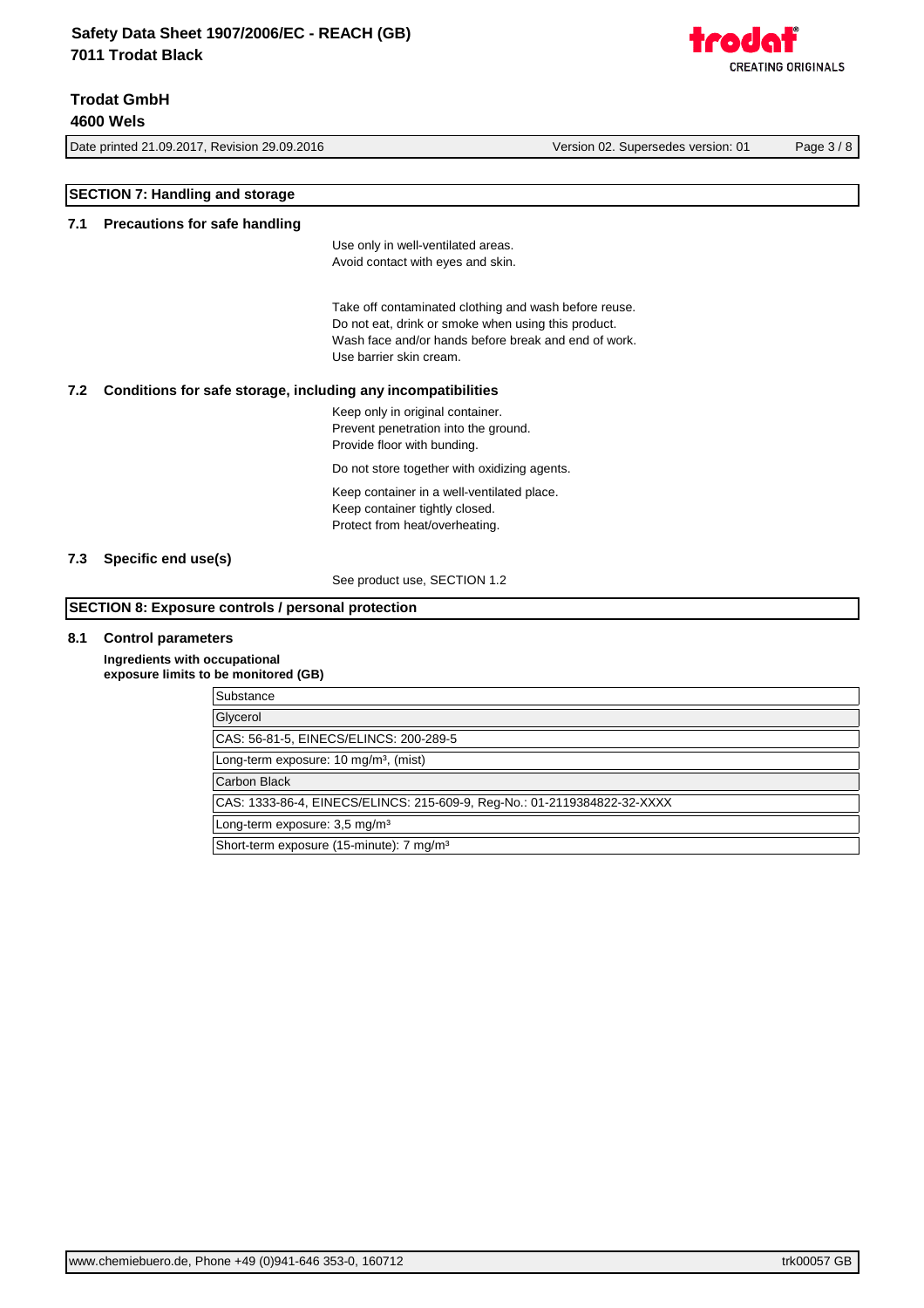

|     | Date printed 21.09.2017, Revision 29.09.2016                   | Version 02. Supersedes version: 01<br>Page $4/8$                                                                                                                                                                                                                                   |
|-----|----------------------------------------------------------------|------------------------------------------------------------------------------------------------------------------------------------------------------------------------------------------------------------------------------------------------------------------------------------|
| 8.2 | <b>Exposure controls</b>                                       |                                                                                                                                                                                                                                                                                    |
|     | Additional advice on system design                             | Ensure adequate ventilation on workstation.<br>Measurement methods for taking workplace measurements must meet the performance<br>requirements of DIN EN 482. For example, recommendations are given in the IFA's list of<br>hazardous substances.                                 |
|     | Eye protection                                                 | If there is a risk of splashing:<br>Safety glasses. (EN 166:2001)                                                                                                                                                                                                                  |
|     | <b>Hand protection</b>                                         | > 0,11 mm, Butyl rubber, >480 min (EN 374-1/-2/-3).<br>The details concerned are recommendations. Please contact the glove supplier for further<br>information.                                                                                                                    |
|     | <b>Skin protection</b>                                         | light protective clothing                                                                                                                                                                                                                                                          |
|     | Other                                                          | Avoid contact with eyes and skin.<br>Personal protective equipment should be selected specifically for the working place,<br>depending on concentration and quantity handled. The resistance of this equipment to<br>chemicals should be ascertained with the respective supplier. |
|     | <b>Respiratory protection</b>                                  | Respiratory protection mask in the event of high concentrations.<br>Short term: filter apparatus, combination filter A-P2. (DIN EN 14387)                                                                                                                                          |
|     | <b>Thermal hazards</b>                                         | not applicable                                                                                                                                                                                                                                                                     |
|     | Delimitation and monitoring of the<br>environmental exposition | Comply with applicable environmental regulations limiting discharge to air, water and soil.                                                                                                                                                                                        |
|     |                                                                |                                                                                                                                                                                                                                                                                    |

**SECTION 9: Physical and chemical properties**

### **9.1 Information on basic physical and chemical properties**

|     | Form                                         | liquid                    |
|-----|----------------------------------------------|---------------------------|
|     | Color                                        | black                     |
|     | Odor                                         | characteristic            |
|     | <b>Odour threshold</b>                       | No information available. |
|     | pH-value                                     | No information available. |
|     | pH-value [1%]                                | No information available. |
|     | <b>Boiling point [°C]</b>                    | No information available. |
|     | Flash point [°C]                             | >146                      |
|     | Flammability (solid, gas) [°C]               | not applicable            |
|     | Lower explosion limit                        | not applicable            |
|     | <b>Upper explosion limit</b>                 | not applicable            |
|     | <b>Oxidising properties</b>                  | no                        |
|     | Vapour pressure/gas pressure [kPa]           | ca. 0,01 (20 °C)          |
|     | Density [g/ml]                               | No information available. |
|     | Bulk density [kg/m <sup>3</sup> ]            | not applicable            |
|     | Solubility in water                          | completely miscible       |
|     | Partition coefficient [n-octanol/water]      | No information available. |
|     | <b>Viscosity</b>                             | No information available. |
|     | Relative vapour density determined<br>in air | No information available. |
|     | <b>Evaporation speed</b>                     | No information available. |
|     | Melting point [°C]                           | No information available. |
|     | Autoignition temperature [°C]                | No information available. |
|     | Decomposition temperature [°C]               | No information available. |
| 9.2 | <b>Other information</b>                     |                           |

none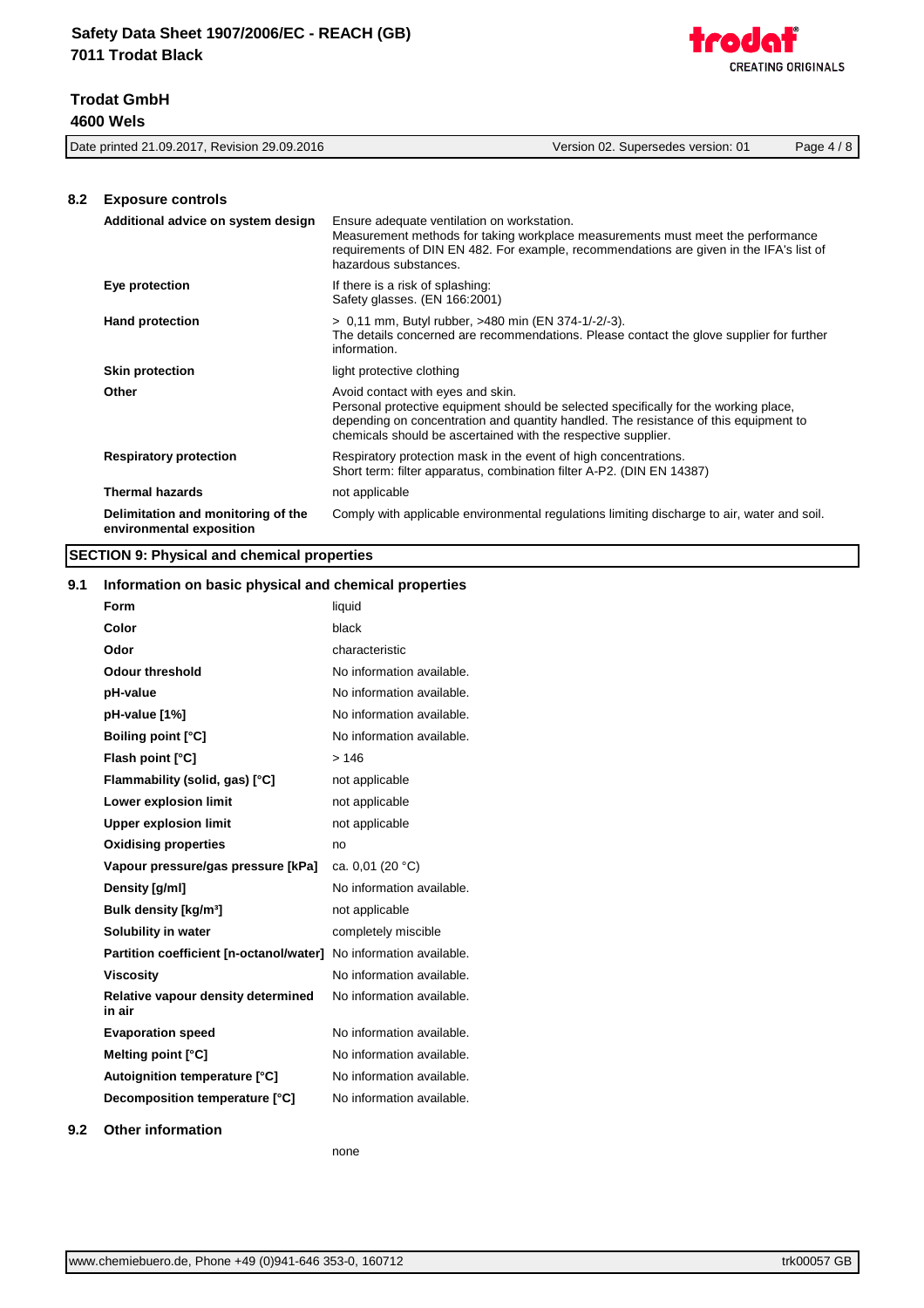Date printed 21.09.2017, Revision 29.09.2016 Version 02. Supersedes version: 01 Page 5 / 8

REATING ORIGINALS

### **SECTION 10: Stability and reactivity**

#### **10.1 Reactivity**

No dangerous reactions known if used as directed.

#### **10.2 Chemical stability**

Stable under normal ambient conditions (ambient temperature).

#### **10.3 Possibility of hazardous reactions**

Reactions with oxidizing agents.

#### **10.4 Conditions to avoid**

See SECTION 7.2.

#### **10.5 Incompatible materials**

No information available.

#### **10.6 Hazardous decomposition products**

No hazardous decomposition products known. In the event of fire: See SECTION 5.

#### **SECTION 11: Toxicological information**

#### **11.1 Information on toxicological effects**

**Acute toxicity**

| Serious eye damage/irritation                         | Based on the available information, the classification criteria are not fulfilled. |
|-------------------------------------------------------|------------------------------------------------------------------------------------|
| <b>Skin corrosion/irritation</b>                      | Based on the available information, the classification criteria are not fulfilled. |
| Respiratory or skin sensitisation                     | Based on the available information, the classification criteria are not fulfilled. |
| Specific target organ toxicity -<br>single exposure   | Based on the available information, the classification criteria are not fulfilled. |
| Specific target organ toxicity -<br>repeated exposure | Based on the available information, the classification criteria are not fulfilled. |
| <b>Mutagenicity</b>                                   | Based on the available information, the classification criteria are not fulfilled. |
| <b>Reproduction toxicity</b>                          | Based on the available information, the classification criteria are not fulfilled. |
| Carcinogenicity                                       | Based on the available information, the classification criteria are not fulfilled. |
| <b>Aspiration hazard</b>                              | Based on the available information, the classification criteria are not fulfilled. |
| <b>General remarks</b>                                |                                                                                    |
|                                                       | Toxicological data of complete product are not available.                          |

### **SECTION 12: Ecological information**

### **12.1 Toxicity**

### **12.2 Persistence and degradability**

| <b>Behaviour in environment</b><br>compartments | No information available. |
|-------------------------------------------------|---------------------------|
| Behaviour in sewage plant                       | No information available. |
| <b>Biological degradability</b>                 | No information available. |

#### **12.3 Bioaccumulative potential**

No information available.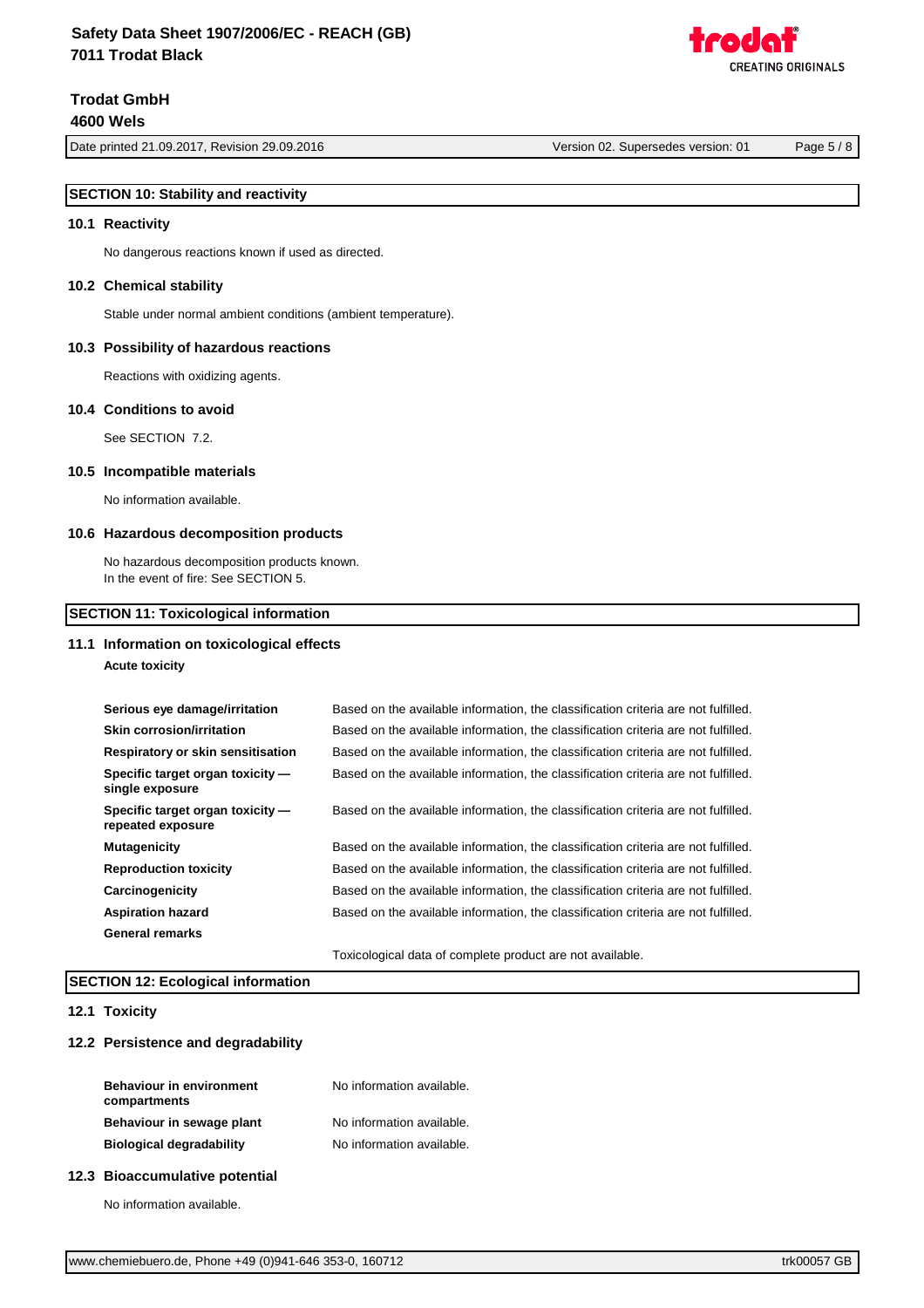Date printed 21.09.2017, Revision 29.09.2016 Version 02. Supersedes version: 01 Page 6 / 8

**12.4 Mobility in soil**

No information available.

#### **12.5 Results of PBT and vPvB assessment**

Based on all available information not to be classified as PBT or vPvB respectively.

### **12.6 Other adverse effects**

Ecological data of complete product are not available. No classification on the basis of the calculation procedure of the preparation directive.

### **SECTION 13: Disposal considerations**

### **13.1 Waste treatment methods**

Waste material must be disposed of in accordance with the Directive on waste 2008/98/EC as well as other national and local regulations. It is not possible to determine a waste code for this product in accordance with the European Waste Catalogue (EWC) since it is only possible to classify it according to how it is used by the customer. The waste code is to be determined within the EU in liaison with the waste-disposal operator.

#### **Product**

|                         | Coordinate disposal with the authorities if necessary.<br>Disposal in an incineration plant in accordance with the regulations of the local authorities. |
|-------------------------|----------------------------------------------------------------------------------------------------------------------------------------------------------|
| Waste no. (recommended) | 080112                                                                                                                                                   |
| Contaminated packaging  |                                                                                                                                                          |
|                         | Packaging that cannot be cleaned should be disposed of as for product.<br>Uncontaminated packaging may be taken for recycling.                           |
| Waste no. (recommended) | 150102                                                                                                                                                   |

#### **SECTION 14: Transport information**

| 14.1 UN number<br>Transport by land according to<br><b>ADR/RID</b>               | not applicable                                                            |
|----------------------------------------------------------------------------------|---------------------------------------------------------------------------|
| Inland navigation (ADN)                                                          | not applicable                                                            |
| Marine transport in accordance with not applicable<br><b>IMDG</b>                |                                                                           |
| Air transport in accordance with IATA not applicable                             |                                                                           |
| 14.2 UN proper shipping name<br>Transport by land according to<br><b>ADR/RID</b> | NO DANGEROUS GOODS                                                        |
| Inland navigation (ADN)                                                          | NO DANGEROUS GOODS                                                        |
| <b>IMDG</b>                                                                      | Marine transport in accordance with NOT CLASSIFIED AS "DANGEROUS GOODS"   |
|                                                                                  | Air transport in accordance with IATA NOT CLASSIFIED AS "DANGEROUS GOODS" |

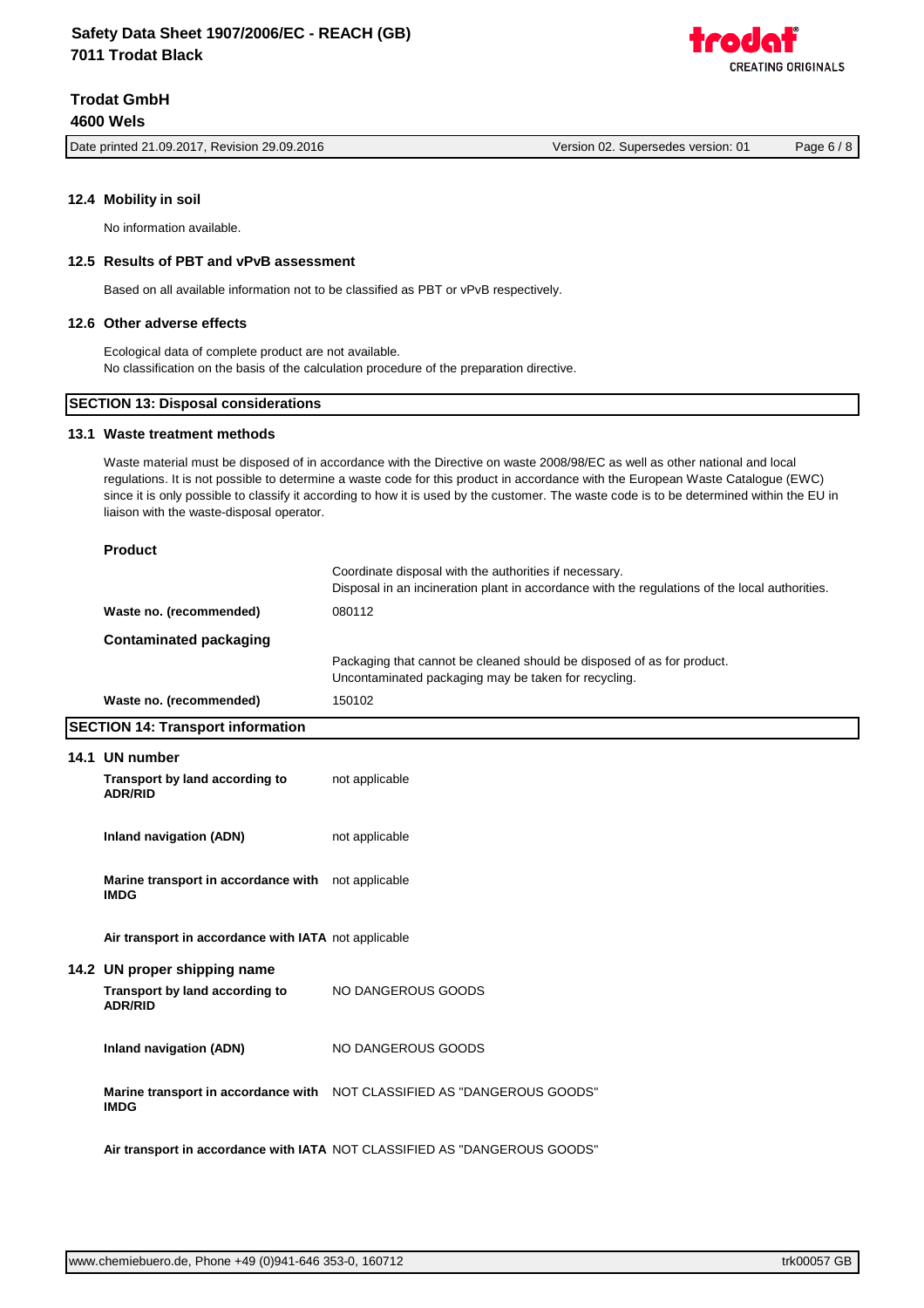| <b>Trough</b>             |
|---------------------------|
| <b>CREATING ORIGINALS</b> |

| 14.3 Transport hazard class(es)<br>Transport by land according to              | not applicable |
|--------------------------------------------------------------------------------|----------------|
| <b>ADR/RID</b>                                                                 |                |
| Inland navigation (ADN)                                                        | not applicable |
| Marine transport in accordance with not applicable<br><b>IMDG</b>              |                |
| Air transport in accordance with IATA not applicable<br>14.4 Packing group     |                |
| Transport by land according to not applicable<br><b>ADR/RID</b>                |                |
| Inland navigation (ADN)                                                        | not applicable |
| Marine transport in accordance with not applicable<br><b>IMDG</b>              |                |
| Air transport in accordance with IATA not applicable                           |                |
| 14.5 Environmental hazards<br>Transport by land according to<br><b>ADR/RID</b> | no             |
| <b>Inland navigation (ADN)</b>                                                 | no             |
| Marine transport in accordance with<br><b>IMDG</b>                             | no             |
| Air transport in accordance with IATA no                                       |                |
| 14.6 Special precautions for user                                              |                |

Relevant information under SECTION 6 to 8.

### **14.7 Transport in bulk according to Annex II of MARPOL and the IBC Code**

not applicable

# **SECTION 15: Regulatory information 15.1 Safety, health and environmental regulations/legislation specific for the substance or mixture EEC-REGULATIONS** 1991/689 (2001/118); 2010/75; 2004/42; 648/2004; 1907/2006 (REACH); 1272/2008; 75/324/EEC (2008/47/EC); (EU) 2015/830; (EU) 2016/131; (EU) 517/2014 **TRANSPORT-REGULATIONS** DOT-Classification, ADR (2017); IMDG-Code (2017, 38. Amdt.); IATA-DGR (2017). **NATIONAL REGULATIONS (GB):** EH40/2005 Workplace exposure limits (Second edition, published December 2011). CHIP 3/ CHIP 4  **- Observe employment restrictions for people** none **- VOC (2010/75/CE)** not applicable **15.2 Chemical safety assessment**

Date printed 21.09.2017, Revision 29.09.2016 Version 02. Supersedes version: 01 Page 7 / 8

not applicable